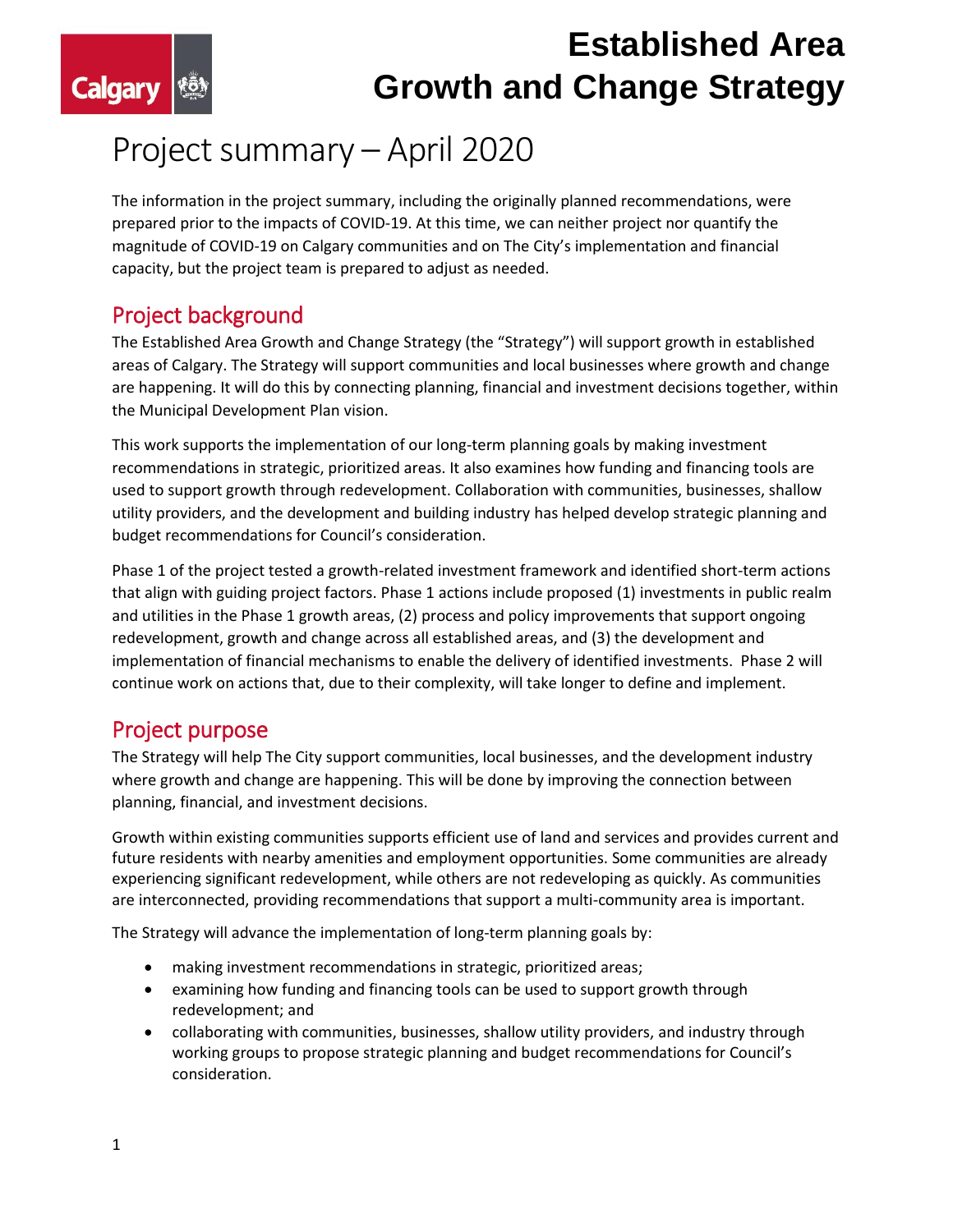



## Summary of stakeholder connections

Stakeholder connections for the Strategy consisted of a project advisory group, four working groups and meetings with community representatives. The advisory group and working groups consisted of community, business, shallow utility providers, industry members and City staff. The groups were designed to collaboratively identify and prioritize actions that can be taken to address specific challenges in redeveloping areas, collaboratively develop identified solutions, and support implementation. A summary of the work done by the groups is provided below, more detailed information can be found in the Phase 1 What We Heard/Did report.

**Calgary**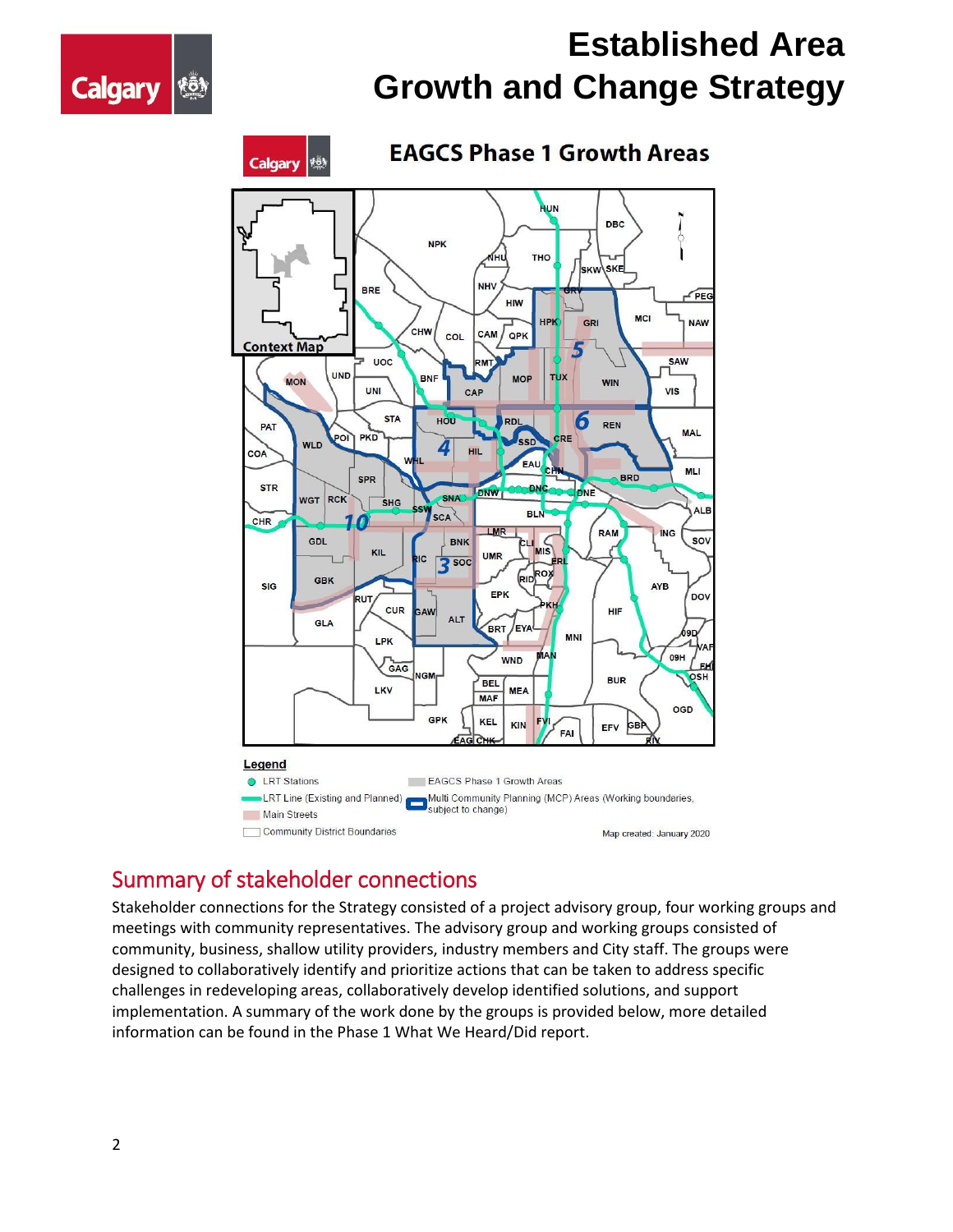# **Established Area Growth and Change Strategy**

#### EAGCS Advisory Group

**Calgary** 

The EAGCS Advisory Group consisted of representatives from each of the primary stakeholder groups and City of Calgary business unit Directors. This group guided strategic thinking around the project. It provided high level advice to the project team, helped define the structure and tasks of the working groups, using a consensus model to support project decision making. The Strategy Advisory Group also considered the final Phase 1 program recommendations.

#### Financial Planning & Investment Working Group

The Financial Planning & Investment Working Group led the identification of funding and financing tools that can support growth and redevelopment. They also explored a variety of funding and financing tools that can be used for utility and public environment investments. This work helped them identify and make recommendations for further development of funding and financing tools to move forward with to support utility and public environment investments.

#### Utility Working Group

The Utility Working Group focused on water, sanitary, stormwater and ENMAX utilities. For each of these areas they discussed identified challenges, explored opportunities to better support redevelopment, reviewed data and analyses, identified the types of infrastructure that require funding, and provided recommendations for improvement. They also identified actions to explore further during Phase 2 of the Strategy.

#### Public Environment Working Group

The Public Environment Working Group focused on identifying what public realm infrastructure is desired to support quality of life in growing established communities. Examples of public realm infrastructure includes, but is not limited to: upgraded parks, upgraded pedestrian realm and traffic calming. They also supported the development of a decision framework to support investments in public amenities and surface infrastructure.

Members of Community Associations and BIAs within the project area were asked to provide feedback and input into the public realm projects identified by the Public Environment Working Group. Initial projects were identified through the analysis of more than 75 recent engagement reports, meeting minutes, feedback documents and letters dating back to 2015. The data gathered provided information on citizen and stakeholder opinions on redevelopment within communities, the things they value, the tools we use, the issues that arise and the outcomes they envision. The Public Environment Working Group used this feedback to help:

- identify what public realm amenities are desired by communities;
- identify public realm amenity projects within the identified Phase 1 growth areas; and
- prioritize public realm amenity projects within the identified Phase 1 growth areas.

#### Planning and Policy Tools Working Group

The Planning and Policy Tools Working Group explored existing and potential planning and policy tools that are available to support redevelopment in the established area. This included the Next Generation Planning projects and policies, which are connected to the Strategy. This work helped identify work not being done that fits a low effort/high value criterion and can be done quickly and define what projects will move forward. While the group started work on a number of subjects, more meaningful analysis and review will occur in Phase 2.